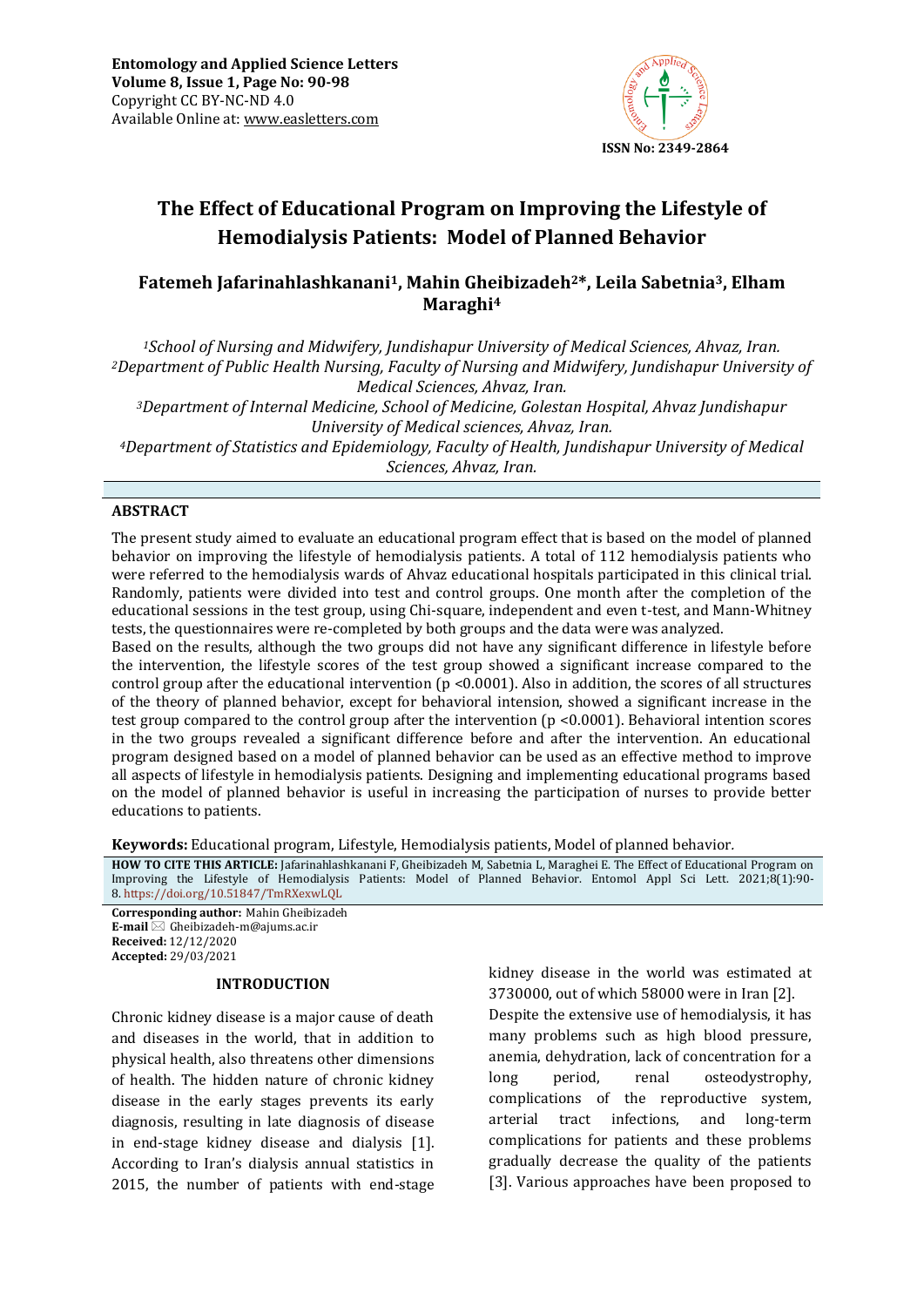improve the quality of life of hemodialysis patients, the most important of which is to use behaviors that promote health and change the lifestyle. Health-promoting behaviors are the science and the art of changing the lifestyle to achieve maximum health by adopting behaviors such as proper nutrition, regular exercise, avoiding high-risk behaviors, controlling emotions and feelings, resisting stress and complications of the disease, and adapting to disease and developing of independence [4]. In their study, Benner *et al.* stated that improving nutrition in kidney patients improved their quality of life and had a significant relationship with reducing mortality in these patients [5].

Despite the importance and role of lifestyle in improving the quality of life of hemodialysis patients, evidence suggests that the lifestyle of these patients is not at a good level. The study conducted by Nonoyama *et al.* (2010) showed that most of these patients had a moderate level of life quality [6].

Therefore, given the undesirable lifestyle of these patients, it is necessary to consider interventions to train and empower them. In this regard, the first step to implement educational programs is using educational models. The educational programs will be effective if they are based on behavior change models. The model of planned behavior is one of the comprehensive models in the area of behavior change. According to this model, an individual is a rational agent, so that s/he processes information before s/he wants to do a behavior, and then, her/his basic beliefs and, consequently, her/his behavior may change [7, 8].

Although various studies have shown the effectiveness of educational programs according to the theory of planned behavior on advancing physical action in adolescents, following a lowsalt diet in heart patients, preventing urinary tract infections in pregnant women, adopting anti-aggression behaviors, and promoting physical activity in patients with type 2 diabetes, increased consumption of dairy products in the elderly people, and adopting AIDS-preventive behaviors [9, 10], changing lifestyle in patients with a heart attack [11], weight control of hemodialysis patients [12], reducing of symptoms and signs of the disease in hemodialysis patients [11], nutritional

behaviors and physical activity in hemodialysis patients [13], they have not examined all dimensions of lifestyle.

Nurses play a major role in educating the patient because they have more access to the patient and her/his family and spend much time to provide care for them, so they can provide frequent opportunities for educating and can also assess the quality of education. Enhancing the nurses' knowledge of the role and importance of education to patients improves their performance, leading to a higher level of satisfaction among the patients [14]. Thus, given the role and importance of lifestyle change in improving the life quality of dialysis patients and due to the limited number of studies conducted in this regard, the researchers decided to conduct a study to investigate the effect of training program according to the model of planned behavior on improving the lifestyle of hemodialysis patients.

## **MATERIALS AND METHODS**

This randomized clinical trial study was conducted on 112 hemodialysis patients referring to the dialysis wards of Golestan and Imam hospitals in Ahvaz from October to November. In the present study, to select the samples, the medical files of all patients who were hospitalized up to 3 months before the start of the study with the diagnosis of dialysis were examined. The inclusion criteria of the study included having age above 18 years, being under hemodialysis for at least 3 months, lack of any physical or mental diseases that influence the ability to participate in the study, ability to communicate, having the skill of reading and writing, and ability to participate in education. The exclusion criteria of the study also included patients transferred to intensive care units for any reason, complications during dialysis, and need for medical measures, being absent in more than one session in educational sessions. In this study, individuals were assigned to test (n=56) and control (n=56) groups randomly and by permuted block randomization method and block size of 4 (using a table of random permutations). After randomly selecting and allocating the samples, the pre-test was performed for both groups. After collecting the data, it was analyzed using statistical software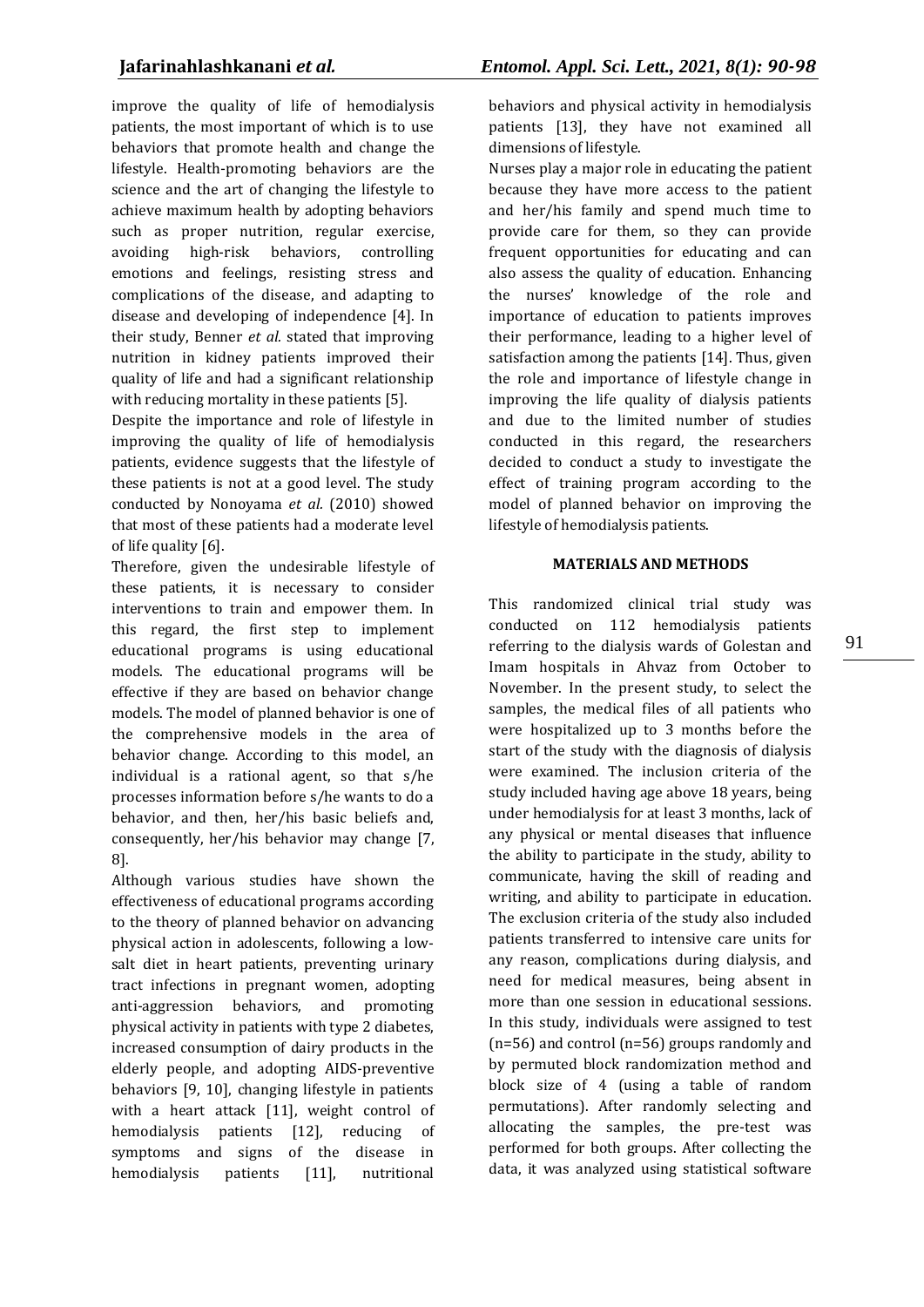and the educational intervention was designed for the test group according to the results of the pre-test data analysis.

The intervention included training according to the model of planned behavior, which was performed individually and face-to-face for the subjects in 8 sessions of 20 minutes (daily). A post-test was carried out using statistical tests and statistical software for the 2 groups one month after the intervention, and the data was analyzed. In this study, the researcher did not perform any educational intervention for the control group, and to observe the ethical principles and standards in the research, an educational pamphlet was submitted to the control group after performing the post-test. Data collection tools in this study included three questionnaires, including a demographic information questionnaire, a model of planned behavior questionnaire, and a lifestyle questionnaire. The questionnaire of demographic information involved questions on age, gender, education, job and income, number of hemodialysis sessions per week, duration of disease, current smoking, history of smoking, and history of dialysis in other family members. Questionnaire-based model of planned behavior structures: In order to prepare and develop this questionnaire, after review of literature based on the desired model, items to determine the level of attitude (9 questions), subjective norms (15 questions), perceived behavioral control (9 questions), behavioral intention (4 questions) were designed. The total questionnaire includes 37 items, scored on a 5-point Likert scale, ranging from I completely agree (5), I agree (4), I have no idea (3), I disagree (2) and I completely disagree (1). Item 3 is scored reversely (I completely agree (1), I agree (2), I have no idea (3), I disagree (4), I completely disagree (5)), the score of each subject in each of the subscales is obtained from the sum of scores of the items of the same subscale. In this questionnaire, the subscale of attitude is scored from 9 to 45, the subscale of subjective norms is scored from 15 to 75, the subscale of perceived behavioral control is scored from 9 to 45, and the subscale of behavioral intention is scored from 4 to 20. Higher scores in each of the subscales indicate a more desirable status.

The lifestyle questionnaire includes 52 questions and 6 subscales of nutrition, physical activity, health responsibility, stress management, interpersonal relationships, and self-actualization. Each question is scored on a 4-point Likert scale, ranging from never (1), sometimes (2), most often (3), and always (4). The total score varies between 52 and 208. It is calculated separately for each dimension of lifestyle so that the score of each subscale is obtained from the scores of the answers given to the questions of the same subscale, and the total score of the subject in the health promotion lifestyle is a score obtained from the subject's answer to 52 questions. Higher scores indicate a healthier lifestyle. In each subscale and the whole questionnaire, a score of less than or equal to 49% of the total score indicates a poor status, a score of 50 to 74% indicates a moderate status, and a score of 75 or higher indicates a good status in that dimension of lifestyle or the general lifestyle.

In this study, quantitative variables were reported as mean, standard deviation, minimum and maximum, and qualitative variables were reported as frequency (percentage). The normality of quantitative variables was assessed using the Shapiro-Wilk test. To investigate the relationship between qualitative variables, the Chi-square test (Fisher's exact test) was used, and to compare quantitative variables between two independent groups (intervention and control), independent t-test, or its nonparametric equivalent one (Mann-Whitney test) was used. A significant level of less than 0.05 was considered in the present study. Data was analyzed using SPSS version 22 software.

## **RESULTS AND DISCUSSION**

In the present study, 112 hemodialysis patients referring to Golestan Hospital and Imam Hospital of Ahvaz participated. Their mean age was  $53.67 \pm 13.90$  years in the treatment group and  $52.17 \pm 16.96$  years in the control group. No significant difference was found between the two groups in terms of age using an independent t-test. In addition, there was no meaningful difference between control and experimental groups with regard to gender, marital status, education, job status, dialysis family history, current smoking, previous history of smoking, and disease other than kidney disease based on chi-square test **(Table 1)**.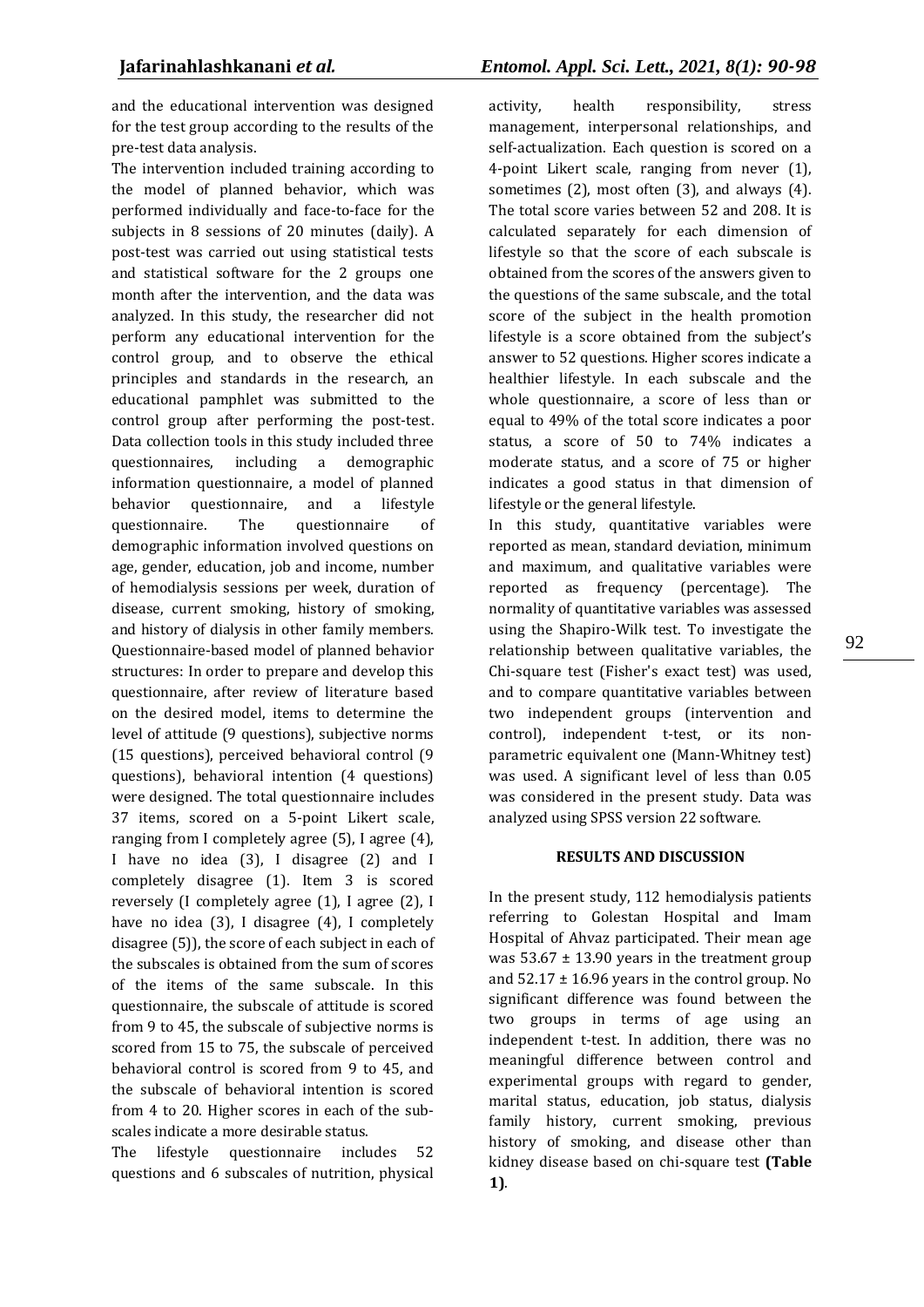| Table 1. The Comparison of Similarity between Experimental and Control Groups with regard to Demographic |  |  |  |  |  |  |  |  |
|----------------------------------------------------------------------------------------------------------|--|--|--|--|--|--|--|--|
|----------------------------------------------------------------------------------------------------------|--|--|--|--|--|--|--|--|

|         |                                                   | Characteristics                                  |                          |                                       |
|---------|---------------------------------------------------|--------------------------------------------------|--------------------------|---------------------------------------|
| P-value | Frequency control group<br>(percentage)<br>$N=51$ | Frequency test<br>group (percentage)<br>$N = 55$ | Group<br>Variables       |                                       |
| 0.14    | 40(78.43)                                         | 37(67.27)                                        | Man                      |                                       |
|         | 11 (21.56)                                        | 18 (32.72)                                       | Female                   | Gender                                |
|         | $\boldsymbol{0}$                                  | $\boldsymbol{0}$                                 | illiterate               |                                       |
|         | 20(39.31)                                         | 22(0.40)                                         | Elementary               |                                       |
|         | 12(23.52)                                         | 6(10.9)                                          | High school              |                                       |
| 0.47    | 10(19.6)                                          | 22(0.40)                                         | Diploma                  | Education                             |
|         | 3(5.88)                                           | $\boldsymbol{0}$                                 | Diploma and postgraduate |                                       |
|         | 5(9.8)                                            | 2(3.63)                                          | Bachelor                 |                                       |
|         | 1(1.96)                                           | 1(1.81)                                          | College education        |                                       |
|         | 8(15.7)                                           | 6(10.90)                                         | Single                   |                                       |
|         | 37(72.54)                                         | 44(0.80)                                         | Married                  | <b>Marital Status</b>                 |
| 0/62    | 1(1.96)                                           | $\boldsymbol{0}$                                 | Divorce from spouse      |                                       |
|         | 5(9.80)                                           | 5(9.09)                                          | Dead wife                |                                       |
|         | 11(21.56)                                         | 10(18.18)                                        | Free                     |                                       |
|         | 7(13.72)                                          | 8(14.54)                                         | Employee                 |                                       |
|         | 4(7.84)                                           | $\overline{0}$                                   | manual worker            |                                       |
| 0.31    | 11(21.56)                                         | 10(18.18)                                        | Unemployed               | <b>Job Status</b>                     |
|         | 12(23.52)                                         | 17(30.90)                                        | housewife                |                                       |
|         | 6(11.76)                                          | 10(18.18)                                        | Retired                  |                                       |
|         | 2(3.52)                                           | 3(5.54)                                          | Yes                      | Family History of                     |
| 0.53    | 49(96.03)                                         | 52(94.54)                                        | N <sub>o</sub>           | Dialysis                              |
| 0.47    | 2(3.92)                                           | 1(1.81)                                          | Yes                      |                                       |
|         | 49(96.1)                                          | 54(98.2)                                         | N <sub>o</sub>           | Smoking                               |
| 0.59    | 9(17.64)                                          | 18(32.82)                                        | Yes                      | Previous History of                   |
|         | 42(84.35)                                         | 37(67.27)                                        | No                       | Smoking                               |
| 0.36    | 28(54.90)                                         | 33(0.60)                                         | Yes                      | Having a Disease<br>Other than Kidney |
|         | 23(45.09)                                         | 22(0.40)                                         | No                       | Disease                               |

By the use of t-test, a comparison of mean lifestyle scores between the 2 groups indicated that though there was no meaningful difference between the 2 groups before the intervention, a meaningful difference was observed between the 2 groups after the intervention (p <0.05). In the comparison of mean scores of intragroup lifestyle dimensions, the findings of the paired ttest showed a meaningful difference in the test group (p <0.05); however, no significant difference was observed in the control group **(Table 2)**.

**Table 2.** The Comparison of Mean Scores of Lifestyle Dimensions and its Dimensions in Two Groups of Test and Control before and after the Intervention

| p-value<br>Between groups | standard deviation<br>control group $\pm$ mean | Standard deviation test<br>$group \pm mean$ | Group                            | time<br>Variable  |
|---------------------------|------------------------------------------------|---------------------------------------------|----------------------------------|-------------------|
| 0.22                      | $3.02 \pm 17.15$                               | $4.27 \pm 17.05$                            | Before intervention              |                   |
| $0.031*$                  | $7.78 + 15.78$                                 | $9.41 \pm 19.40$                            | One month after the intervention | Food pattern      |
|                           | 0.24                                           | $0.04**$                                    | p-value within the group         |                   |
| 0.77                      | $3.17 \pm 9.56$                                | $4.29 \pm 9.78$                             | Before intervention              |                   |
| 0.048                     | $6.95 \pm 10.54$                               | $8.06 \pm 13.36$                            | One month after the intervention | Physical activity |
|                           | 0.33                                           | $0.001**$                                   | p-value within the group         |                   |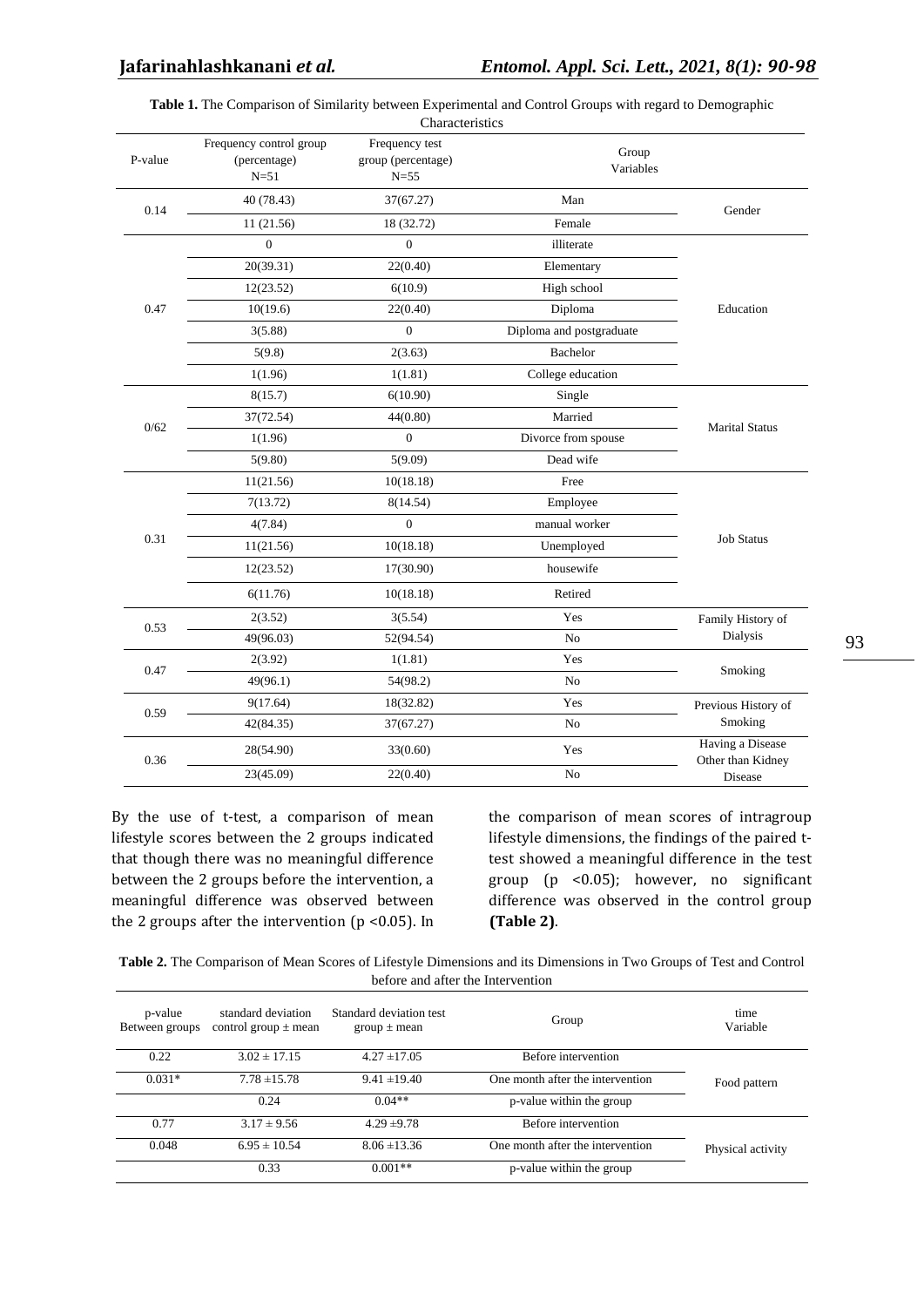| Before intervention              | $4.50 \pm 11.74$   | $3.41 \pm 11.21$   | 0.49     |
|----------------------------------|--------------------|--------------------|----------|
| One month after the intervention | $8.30 \pm 15.85$   | $6.78 \pm 12.09$   | $0.01*$  |
| p-value within the group         | $0.001**$          | 0.40               |          |
| Before intervention              | $9.01 \pm 31.52$   | $7.01 \pm 29.58$   | 0.22     |
| One month after the intervention | $19.60 \pm 37.38$  | $15.85 \pm 29.33$  | $0.023*$ |
| p-value within the group         | $0.03**$           | 0.91               |          |
| Before intervention              | $6.45 \pm 18.45$   | $5.53 \pm 17.88$   | 0.62     |
| One month after the intervention | $11.42 \pm 22.87$  | $9.88 \pm 18.15$   | $0.02*$  |
| p-value within the group         | $0.007**$          | 0.85               |          |
| Before intervention              | $8.70 \pm 24.29$   | $6.91 \pm 24.17$   | 0.94     |
| One month after the intervention | $17.07 \pm 31.27$  | $12.80 \pm 23.98$  | $0.01*$  |
| p-value within the group         | $0.007**$          | 0.91               |          |
| Before intervention              | 32.08±111.78       | $26.20 \pm 107.62$ | 0.46     |
| One month after the intervention | $68.92 \pm 137.45$ | 57.44±109.32       | $0.02*$  |
| p-value within the group         | $0.01**$           | 0.84               |          |
|                                  |                    |                    |          |

\* t- test, \*\*paired t-test, significancy < 0.05

The findings indicated that there was not any significant difference between the mean attitude scores in the two groups before the intervention according to a statistical test of the t-test  $(p =$ 0.69), but there was a significant difference between the two groups after the intervention (p <0.001). p). In addition, in comparing the mean scores of intragroup attitude, the statistical results obtained from a paired t-test showed that there was a statistically meaningful difference between the mean scores of attitude before and after the intervention ( $p < 0.001$ ), but it was not significant in the control group  $(p =$ 0.39).

There was also a significant difference between the mean scores of subjective norms and

perceived behavioral control in the two groups before and after the intervention. There was a statistically meaningful difference in the test group ( $p \leq 0.05$ ), but no significant difference was found in the control group. However, the behavioral intention scores in the two groups before and after the intervention showed a significant difference, and intragroup comparison of mean scores of behavioral intention based on the Wilcoxon and Mann-Whitney statistical tests showed that there was no statistically significant difference in the test group ( $p > 0.05$ ), but a meaningful difference was observed in the control group **(Table 3)**.

| <b>Table 3.</b> The Comparison of Mean Scores of Planned Behavioral Pattern Structures in the Two Groups of Test and Control |
|------------------------------------------------------------------------------------------------------------------------------|
| before and after the Intervention                                                                                            |

| p-value<br>Between groups | standard deviation control<br>$group \pm mean$ | Standard deviation test<br>$group \pm mean$ | Group                               | Time<br>Variable                |
|---------------------------|------------------------------------------------|---------------------------------------------|-------------------------------------|---------------------------------|
| 0.69                      | $24.68 \pm 10.19$                              | $22.54 \pm 10.07$                           | Before intervention                 |                                 |
| $*<0.001$                 | $23.29 \pm 11.40$                              | $29.27 \pm 9.63$                            | One month after the<br>intervention | Attitude                        |
|                           | 0.39                                           | $*$ $<$ 0.001                               | p-value within the group            |                                 |
| 0.97                      | $61.46 \pm 11.71$                              | $51.32 \pm 18.88$                           | Before intervention                 |                                 |
| $*<0.001$                 | $43.00 \pm 26.69$                              | $52.61 \pm 27.66$                           | One month after the<br>intervention | Mental norms                    |
|                           | 0.28                                           | $*$ $<$ 0.001                               | p-value within the group            |                                 |
| 0.77                      | $27.70 \pm 7.74$                               | $24.40\pm9.71$                              | Before intervention                 |                                 |
| $*<0.001$                 | 25.84±14.84                                    | $29.70 \pm 16.49$                           | One month after the<br>intervention | Perceived behavioral<br>control |
|                           | 0.14                                           | $*$ $<$ 0.001                               | p-value within the group            |                                 |
| 0.071                     | $16.00\pm3.75$                                 | 14.32±4.96                                  | Before intervention                 | <b>Behavioral</b> intent        |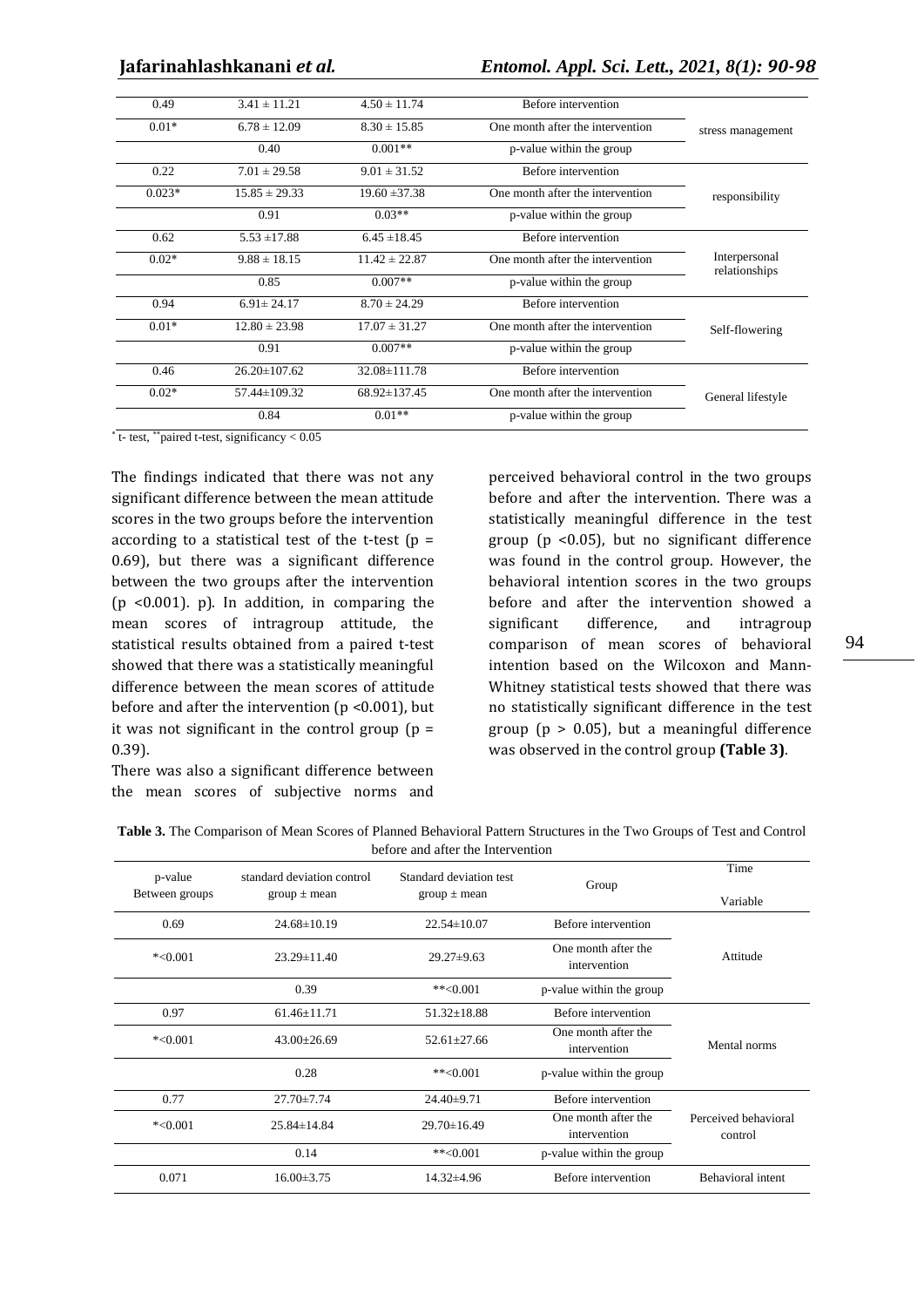| $*<0.001$ | $10.94 \pm 6.88$ | $18.83 \pm 7.17$ | One month after the<br>intervention |
|-----------|------------------|------------------|-------------------------------------|
|           | $*$ $< 0.001$    | 0.52             | p-value within the group            |

t- test, \*\*paired t-test, significancy < 0.05

\*Wilcoxon, Mann-Whitney

The present research was done to determine an educational program effect according to the model of planned behavior to improve the lifestyle of hemodialysis patients in Ahvaz. The findings of this research revealed that the mean scores of lifestyle in the test group increased in all dimensions so that there was a statistically significant difference between the control and test groups at dimensions of exercise, nutrition, stress management, and interpersonal relationships, self-actualization, responsibility and an overall score of lifestyle after the intervention. It suggests that an educational program of health-promoting behaviors was effective in improving the lifestyle of hemodialysis patients. This finding is in line with the finding of the studies performed by Hosseini *et al.* [15], Raheb *et al.* [13], Karimi *et al.* [14], and Najafi *et al.* [16]. In all of these studies, the educational intervention improved patients' lifestyles in the test group in comparison to the control group. In addition, the research performed by Hanson *et al.* (2012) showed that peer support increased the score of physical activity, responsibility, and stress management among breast cancer patients [17]. The results of the mentioned study are in agreement with the findings of our research in this regard. The findings suggest that the model of planned behavior has the potential to develop behavior change interventions, especially for behaviors that have become a habit. In a research done by Khavoshi *et al.* (2015) under the title of the effect of training intervention according to the health belief model on the lifestyle of elderly people referring to Islamshahr health centers, the mean scores of exercise, nutrition, and prevention increased 3 months after the treatment in the test group. The mean scores of stress management and interpersonal and social relationships increased three months after the intervention; however, the mentioned enhancement was not statistically meaningful. Concerning inconsistency in the results of the mentioned study and our study on dimensions of stress

management and interpersonal relationships, it can be stated that different cultures in different cities might be influential in two areas of stress management and social and interpersonal relationships. Moreover, friends and relatives may have a main role in these two areas [18]. This study's result regarding the attitude dimension of the model of planned behavior indicates that the attitude score in the test group who participated in the educational class was higher and more desirable than the control group, indicating the positive effect of education

in the test group. In a research performed by Fateh Kardari *et al.* in 2012, results indicated that training impacted the main indicator of compliance (behavior) and prerequisite indicators of compliance (knowledge and attitude), and some indicators of clinical outcome [19]. Jalali *et al.* (2015) also reported that the using a model of planned behavior in urinary tract infections and to improve patients' knowledge and attitudes led to positive changes in patients' knowledge and attitudes about the disease, greater responsibility for the disease, and prevention and control of the disease [20]. Moreover, concerning the dimensions of subjective norms, the perceived behavioral control, behavioral intention, the research findings showed the effect of the training program according to the behavior model on these structures. With the implementation of the educational program in the intervention group, the scores of subjective norms perceived behavioral control, and behavioral intention increased. In explaining the mentioned findings, it can be declared that the educational program has the full potential to change and perpetuate the educational behavior in patients based on the model of planned behavior. Due to having the structures of subjective norms, perceived behavioral control, and behavioral intention, this model makes education more effective and leads to changes in patients' educational behavior.

Many studies have revealed the impact of the model of planned behavior. In this regard,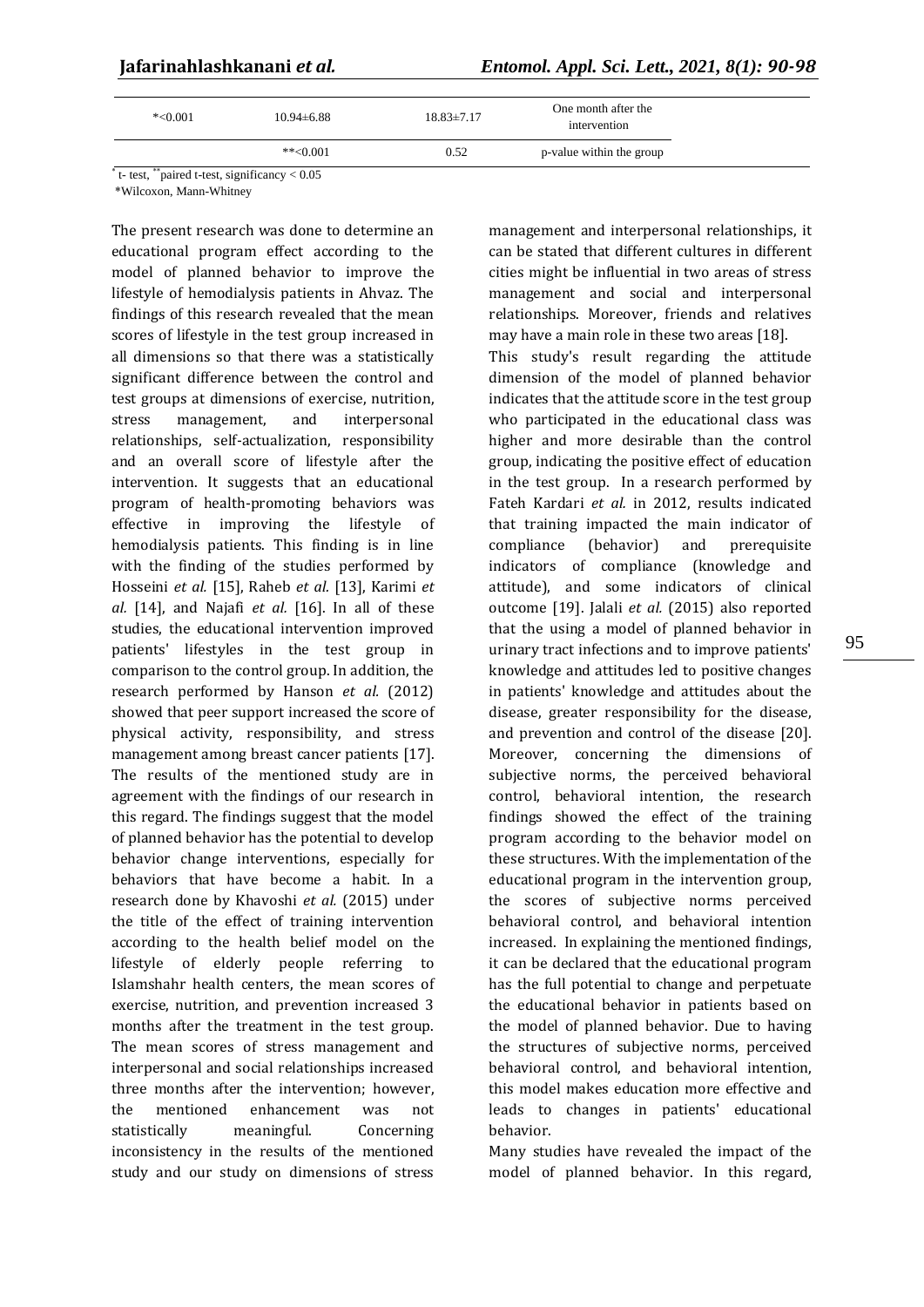Hosseini *et al.* (2014)'s research findings revealed that training according to the model of planned behavior improved the score of behavioral model structures in patients with hypertension [15]. In the research done by Merghati *et al.* (2014), results showed that there was a statistically meaningful difference between the mean scores of the BASNEF model before and after the educational intervention [21]. The results obtained in this regard are in line with the researched performed by Sharifi Rad *et al.* (2011) [22] and Haider *et al.* (2019) [23]. In addition, the findings of a research conducted by Karimi *et al.* (2016) showed that the educational program designed based on the theory of planned behavior could change subjective norms, behavioral control, and behavioral intentions of heart attack patients on adopting a healthy lifestyle and improving all dimensions of lifestyle in patients with a heart attack [14]. However, a research done by Taghdisi *et al.* indicated that the mean score of subjective norms after the intervention did not show a significant difference, so their results are not consistent with those of the extant research. This inconsistency in the findings of the two researches might be due to using different methods of education [24]. A research done by White *et al.* (2012) indicated that both perceived behavioral control and subjective norms of the physical activity section significantly increased in the intervention group compared to the control group after the educational intervention [25], which is directly related to the present study. In elaborating the mentioned findings, it may be mentioned that the dimensions of the model of planned behavior are an important predictor of people's intention in performing health behaviors and can empower people by providing favorable conditions to acquire the necessary skills and knowledge and achieve success.

This study, like any other study, had its strengths and limitations. The use of the model in educational intervention, random allocation, and follow-up of subjects can be considered as the strengths of this study. One limitation of the research was that the emotional state of the subjects during completing the questionnaire might affect the results of the study and it was out of the control of the researcher. To eliminate this limitation, it is recommended for future

studies to use the necessary educational interventions to control patients' emotionalpsychological state to obtain more reliable results.

#### **CONCLUSION**

The significant differences observed between intervention and control groups in the structures of the theory of planned behavior and the different dimensions of lifestyle after educational intervention suggest the training intervention effect according to the theory of planned behavior on improving the lifestyle of hemodialysis patients. Thus, it can be stated that using this theory of behavior change can change behavioral intention, perceived behavioral control, attitudes, and subjective norms of hemodialysis patients about unhealthy lifestyles and improve their lifestyle. Hence, it is recommended to use this theory of behavior change in other diseases and other health and examine its effectiveness in other patients with chronic diseases.

#### *Practice implications*

Considering the proven beneficial effects of using a model of planned behavior on educating of patients, this educational method can be used by nurses to enhance the level of knowledge and improve the lifestyle of hemodialysis patients, as nurses who necessary knowledge and skills to transfer information make patients continue to collaborate in the learning process, which will improve the quality of life of the patients.

**ACKNOWLEDGMENTS:** This study is part of the MSc thesis of the first author Fatima Jafai which was financially supported by the Nursing Care Research Center in Chronic Diseases of Ahvaz University of Medical Sciences (IR.AJUMS.REC.1397.531.) The authors would like to express their appreciation to the sponsor of the study as well as all under dialysis patients who participated in our study.

#### **CONFLICT OF INTEREST:** None

**FINANCIAL SUPPORT:** None

#### **ETHICS STATEMENT:** None

96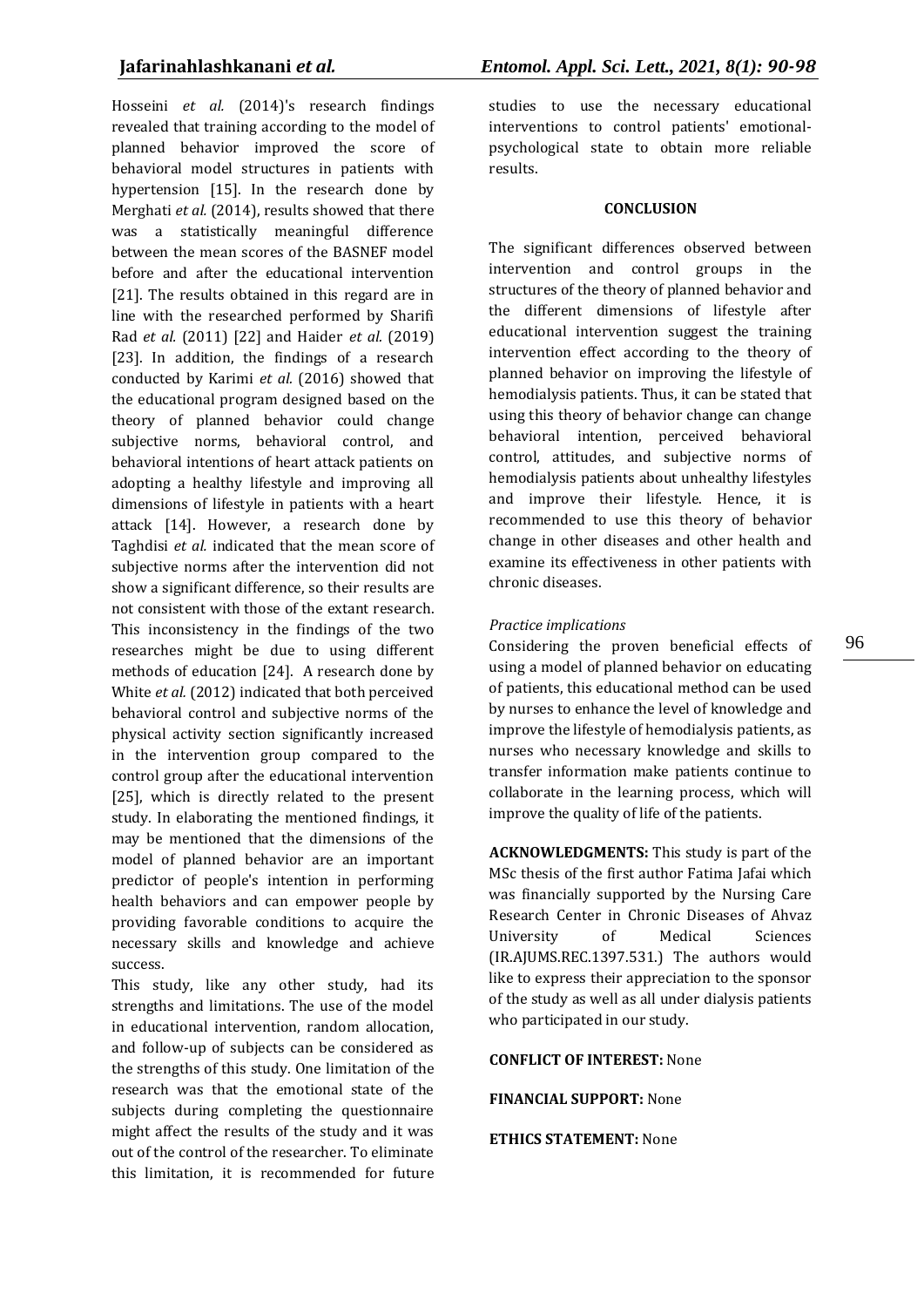## **REFERENCES**

- 1. Oraki M, Bayat S, Najafi MT, Noor Mohammadi A. The Relationship between Metacognition Beliefs, Life Expectancy, and Quality of Life and Hospital Depression in Kidney Patients Undergoing Hemodialysis in the City of Karaj. Sadra Med J. 2018;6(2):87-100.
- 2. ICD GROUP. Available from: http://www.icdgroup.org/content/Upload/ pdf/1395.pdf.htm. Accessed May 25, 2018.
- 3. Merdawati L, Krisdianto BF, Roberto M, Mailani F, Putri D, Lenggogeni RM. The Development of Blended Learning Method in the Medical Surgical Nursing Courses IV in Pandemic Covid-19 at Faculty of Nursing Universitas Andalas. InThe 3rd International Conference on Educational Development and Quality Assurance (ICED-QA 2020). 2021:615-7. Atlantis Press.
- 4. Wardojo SS, Rosadi R. Training and health assistance for the elderly at the Griya Asih Home Care-Lawang, Malang. J CSE. 2021;2(2):54-60.
- 5. Fotiadou E, Georgianos PI, Chourdakis M, Zebekakis PE, Liakopoulos V. Eating during the hemodialysis session: a practice improving nutritional status or a risk factor for intradialytic hypotension and reduced dialysis adequacy?. Nutrients. 2020;12(6):1703.
- 6. Myers J, Chan K, Chen Y, Lit Y, Patti A, Massaband P, et al. Effect of a Home-Based Exercise Program on Indices of Physical Function and Quality of Life in Elderly Maintenance Hemodialysis Patients. Kidney Blood Press Res. 2021;46(2):196-206.
- 7. Hamilton K, van Dongen A, Hagger MS. An extended theory of planned behavior for parent-for-child health behaviors: A metaanalysis. Health Psychol. 2020;39(10):863.
- 8. Mahjubian A, Bahraminejad N, Kamali K. The Effects of Group Discussion Based Education on the Promotion of Self-Management Behaviors in Hemodialysis Patients. J Caring Sci. 2018;7(4):225-32. doi:10.15171/jcs.2018.034.
- 9. Sharma M, Batra K, Davis RE, Wilkerson AH. Explaining handwashing behavior in a sample of college students during COVID-19 pandemic using the multi-theory model

(MTM) of health behavior change: a single institutional cross-sectional survey. InHealthcare. 2021;9(1):55. Multidisciplinary Digital Publishing Institute.

- 10. Aghdasi Z, Peyman N. The Impact of Education Based on Theory of Planned Behavior on Applying HIV Prevention Behaviors in Girl Adolescent. J North Khorasan Univ Med Sci. 2020;11(4):85-92.
- 11. Halldorsdottir H, Thoroddsen A, Ingadottir B. Impact of technology-based patient education on modifiable cardiovascular risk factors of people with coronary heart disease: A systematic review. Patient Educ Couns. 2020;103(10):2018-28.
- 12. Shad FS, Rahnama M, Shahdadi H, Abdollahimohammad A. The effect of selfcare program based on Orem model on the self-esteem of patients undergoing hemodialysis. Med Sci. 2018;22(93):462-7.
- 13. Raheb G, Kazemi SV, Alipour F, Hosseinzadeh S, Teymouri R. Effectiveness of Self-Care Training Program based on Empowerment Model on Quality of Life among Hemodialysis Patients in the City of Sari, Iran. World Fam Med J: Inc the Middle East J Fam Med. 2018;99(5832):1-8.
- 14. Karimy T, Saffari M, Sanaei Nasab H, Khalagi K, Hassan-Abbadi M. The impact of educational intervention based on the theory of planned behavior on a lifestyle change of patients with myocardial infarction. Iran J Health Edu Health Promot. 2016;3(4):370-80. [In Persian]
- 15. Hosseini F, Farshidi H, Aghamolaei T, Madani A, Ghanbarnejad A. The impact of an educational intervention based on PRECEDE-PROCEED model on lifestyle changes among hypertension patients. J Hypertens. 2015;33(4). doi:10.1097/01.hjh.0000469733.98116.62.
- 16. Najafi L, Moghaddam Tabrizi F, Ebrahimi M. The effect of Peer-based support on healthpromoting behaviors in breast cancer survivors in academic hospitals and research centers in Urmia in 2015-16. J Urmia Nurs Midwifery Fac. 2018;15(11):795-805. [In Persian]
- 17. Hanson LC, Armstrong TD, Green MA, Hayes M, Peacock S, Elliot-Bynum S, et al. Circles of care: development and initial evaluation of a

97